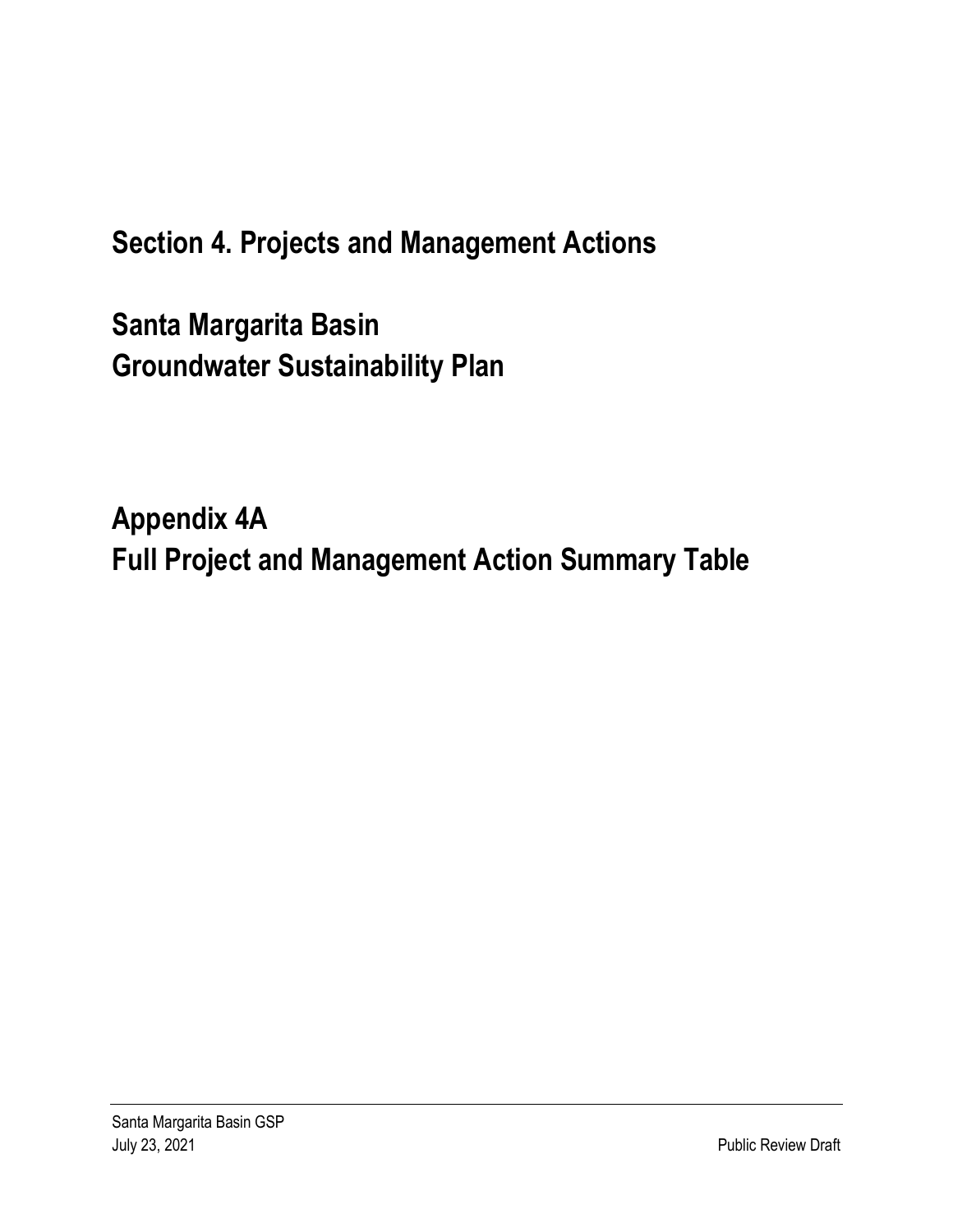| <b>Project Name</b>                                       | <b>Project</b><br><b>Group</b> | <b>Source of Water</b>        | <b>Project Description</b>                                                                                                                                                                                                                     |
|-----------------------------------------------------------|--------------------------------|-------------------------------|------------------------------------------------------------------------------------------------------------------------------------------------------------------------------------------------------------------------------------------------|
| <b>Group 1 - Baseline Projects and Management Actions</b> |                                |                               |                                                                                                                                                                                                                                                |
| <b>Existing SVWD Water Use</b><br><b>Efficiency</b>       | Group 1                        | <b>Existing Sources</b>       | Continue to implement various programs to maximize the efficient use and minimize<br>water waste: Think Twice Water Use Efficiency Program, Rebate Program, Water<br><b>Waste Policy, WaterSmart Customer Engagement Portal</b>                |
| <b>Existing SLVWD Water Use</b><br><b>Efficiency</b>      | Group 1                        | <b>Existing Sources</b>       | Continue to implement various programs to maximize the efficient use and minimize<br>water waste: Rebate Program, Customer Engagement Portal                                                                                                   |
| <b>Existing County Water Use</b><br><b>Efficiency</b>     | Group 1                        | <b>Existing Sources</b>       | Continue to reduce demand through increasing the efficiency of water use by existing<br>land future water users                                                                                                                                |
| <b>SVWD Low-Impact</b><br><b>Development</b>              | Group 1                        | Stormwater                    | Where feasible, install small to medium scale (10 acre-feet/year up to 1,000 acre-<br>feet/year/site) facilities to capture storm water and recharge more shallow zones of<br>aquifers through surface spreading and/or constructed dry wells. |
| <b>SLVWD Conjunctive Use</b>                              | Group 1                        | Surface water/<br>groundwater | Optimizes the use of surface water and groundwater in the San Lorenzo Valley System<br>to utilize stream flows while they are high and groundwater during low flow times,<br>leaving more water in the streams for fish.                       |
| <b>SVWD Recycled Water Program Group 1</b>                |                                | <b>Recycled wastewater</b>    | Cooperative effort between SVWD and the City of Scotts Valley where recycled<br>wastewater has been used by SVWD since 2002 in lieu of groundwater for non-potable<br>luses.                                                                   |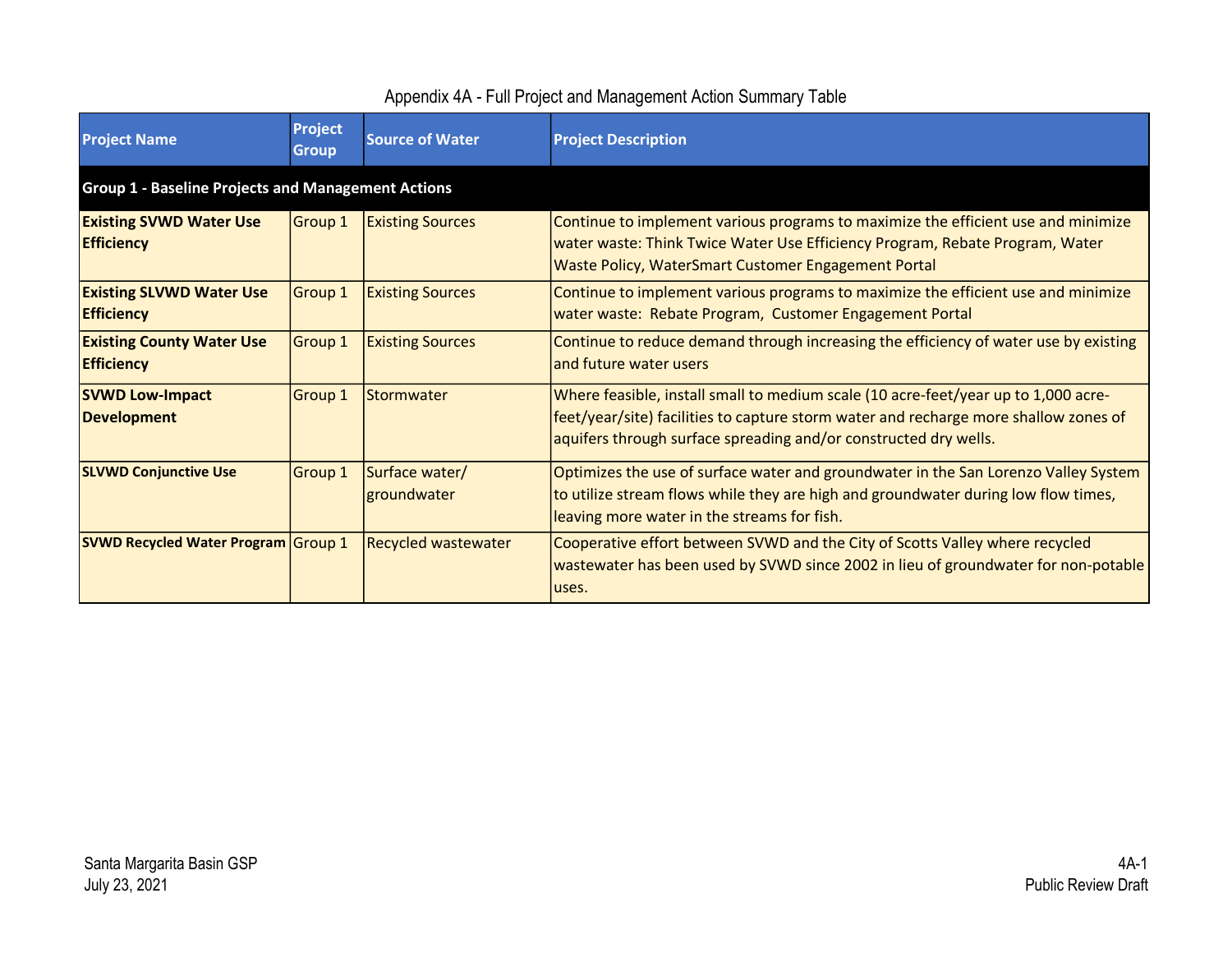| <b>Project Name</b>                                                                           | <b>Project</b><br><b>Group</b>                                       | <b>Source of Water</b>                                          | <b>Project Description</b>                                                                                                                                                                                                                                                                                                                                                           |  |
|-----------------------------------------------------------------------------------------------|----------------------------------------------------------------------|-----------------------------------------------------------------|--------------------------------------------------------------------------------------------------------------------------------------------------------------------------------------------------------------------------------------------------------------------------------------------------------------------------------------------------------------------------------------|--|
|                                                                                               | <b>Group 2 - Projects and Management Actions in Planning Process</b> |                                                                 |                                                                                                                                                                                                                                                                                                                                                                                      |  |
| SLVWD and SVWD Additional Group 2<br><b>Water Use Efficiency</b>                              | Tier 1                                                               | <b>Existing Sources</b>                                         | Further expansion of existing SVWD and SLVWD programs to reach more customers<br>and expand the awareness. Community outreach at Scotts Valley and Felton Farmers<br>Market and other events. New metering infrastructure to allow for increased accuracy,<br>leak detection, and customer involvement and awareness.                                                                |  |
| <b>SLVWD Existing Infrastructure</b><br><b>Expanded Conjunctive Use</b><br>(Phase 1)          | Group 2<br>Tier 1                                                    | Surface water/<br>groundwater from within<br>the Basin          | Optimizes the use of currently available sources using system<br>interties and potential capacity enhancements; achieves Pasatiempo area in-lieu<br>recharge by using excess San Lorenzo Valley (North) System and Felton System surface<br>water instead of groundwater pumping in the wet season months.                                                                           |  |
| <b>SLVWD and SVWD Inter-</b><br>District Conjunctive Use with Tier 1<br>Loch Lomond (Phase 2) | Group 2                                                              | Treated surface water<br>Ifrom within the Basin -<br>lReservoir | SLVWD exercises their contract with the City of Santa Cruz to import 313 acre-<br>feet/year from Loch Lomond for conjunctive use. Combined with Phase 1, there would<br>be on average 540 AFY to offset all or almost all wet season groundwater demand in<br>the Scotts Valley area.                                                                                                |  |
| <b>SLVWD Olympia</b><br><b>Groundwater Replenishment Tier 1</b>                               | Group 2                                                              | the Basin                                                       | Surface water from within Aquifer replenishment project in SLVWD's North System where injection wells at the<br>Olympia wellfield would be used to replenish the Santa Margarita aquifer with treated<br>surface water from available winter flows.                                                                                                                                  |  |
| <b>Transfer for Inter-District</b><br><b>Conjunctive Use</b>                                  | Group 2<br>lTier 2                                                   | Treated surface water<br>from outside of the Basin              | Provide treated surface water from the City's San Lorenzo River and North Coast<br>sources to off-set some or all of the wet season demands of Scotts Valley Water<br>District to rebuild groundwater resources by reducing pumping during some part of<br>the year. Water could also be transferred to parts of the SLVWD's South System which<br>is solely reliant on groundwater. |  |
| <b>Aquifer Storage &amp; Recovery</b><br><b>Project in Scotts Valley Area</b><br>of the Basin | Group 2<br>Tier 2                                                    | Treated surface water<br>from outside of the Basin              | Create an underground reservoir of stored treated surface water using available winter<br>flows (above those required for ongoing operations, water rights, and fish flows).<br>Stored water would provide drought supply for City of Santa Cruz and could be<br>designed with additional capacity to contribute to the restoration of the Basin.                                    |  |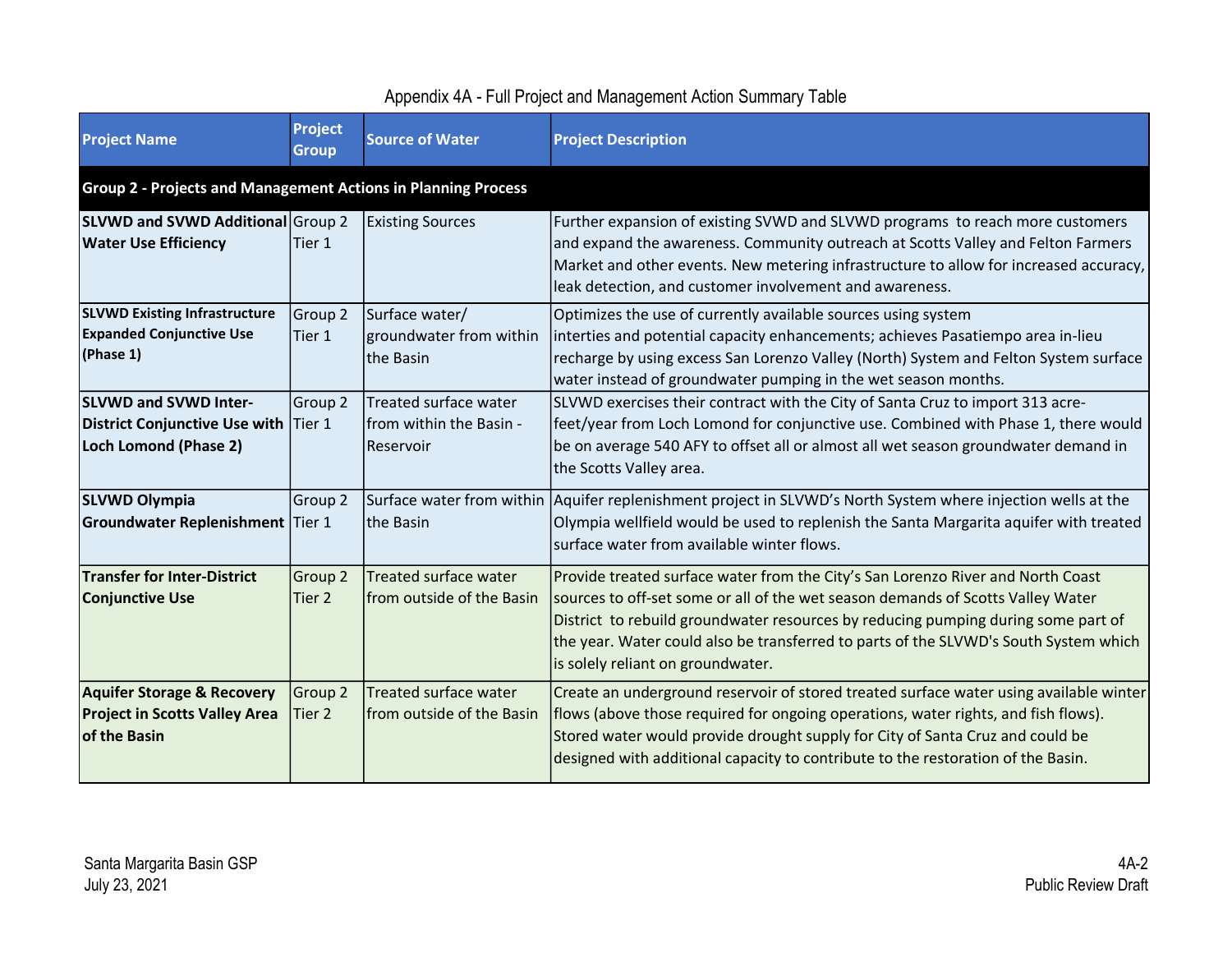| <b>Project Name</b>                                                                                                          | Project<br><b>Group</b> | <b>Source of Water</b>                        | <b>Project Description</b>                                                                                                                                                                                                                                                                                                                                                                                                                                                                                                                                                                                                                                                                                                                                                                                         |
|------------------------------------------------------------------------------------------------------------------------------|-------------------------|-----------------------------------------------|--------------------------------------------------------------------------------------------------------------------------------------------------------------------------------------------------------------------------------------------------------------------------------------------------------------------------------------------------------------------------------------------------------------------------------------------------------------------------------------------------------------------------------------------------------------------------------------------------------------------------------------------------------------------------------------------------------------------------------------------------------------------------------------------------------------------|
| Group 2 - Projects and Management Actions in Planning Process, continued                                                     |                         |                                               |                                                                                                                                                                                                                                                                                                                                                                                                                                                                                                                                                                                                                                                                                                                                                                                                                    |
| <b>Purified Wastewater</b><br><b>Recharge in Scotts Valley</b><br><b>Area of the Basin</b><br>$(710 - 1,500$ acre-feet/year) | Group 2<br>Tier 3       | Purified wastewater from<br>outside the Basin | A purified wastewater recharge project would use advanced water purification<br>technology to treat existing secondary-treated effluent source water from the City of<br>Santa Cruz Wastewater Treatment Facility (WWTF). Advanced treated wastewater<br>would be injected into the Lompico aquifer in the Scotts Valley area. The project could<br>use the expanded capacity of Soquel Creek Water District's (SqCWD) Chanticleer<br>Advanced Water Purification Facility (AWPF) that is scheduled to begin construction in<br>2021 as part of the Pure Water Soquel project. Purified wastewater would be<br>conveyed to SVWD's El Pueblo yard site for final conditioning and injection into the<br>Lompico aquifer near the El Pueblo yard. Brine is intended to be discharged via the<br>lSanta Cruz outfall. |
| <b>Purified Wastewater</b><br><b>Recharge in Scotts Valley</b><br><b>Area of the Basin</b><br>$(3,500$ acre-feet/year)       | Group 2<br>Tier 3       | Purified wastewater from<br>outside the Basin | Purified wastewater recharge project utilizes advanced water purification technology<br>to treat existing secondary-treated effluent source water from the City of Santa Cruz<br>WWTF for injection into the Lompico aquifer. A new AWPF site in or near Scotts Valley<br>with a capacity of 4 MGD would need to be constructed to purify the wastewater to<br>potable quality. Purified wastewater would be conveyed and injected into injection<br>wells near SVWD's El Pueblo yard and at several other suitable location in Scotts<br>Valley. Brine discharge will need new infrastructure to connect to the Santa Cruz<br>$\sim$ utfoll                                                                                                                                                                       |
| <b>Purified Wastewater</b><br><b>Augmentation at Loch</b><br>Lomond                                                          | Group 2<br>Tier 3       | Purified wastewater from<br>outside the Basin | Augment Loch Lomond storage with purified wastewater. Advanced treatment would<br>occur via an AWTF located at or near City of Santa Cruz WWTF. The project would<br>convey purified wastewater from the AWFT to Loch Lomond where it would be<br>blended with raw water in the reservoir, a source of municipal drinking water supply<br>for the City of Santa Cruz. Brine discharge would be via connection to the existing City<br>of Santa Cruz ocean outfall.                                                                                                                                                                                                                                                                                                                                                 |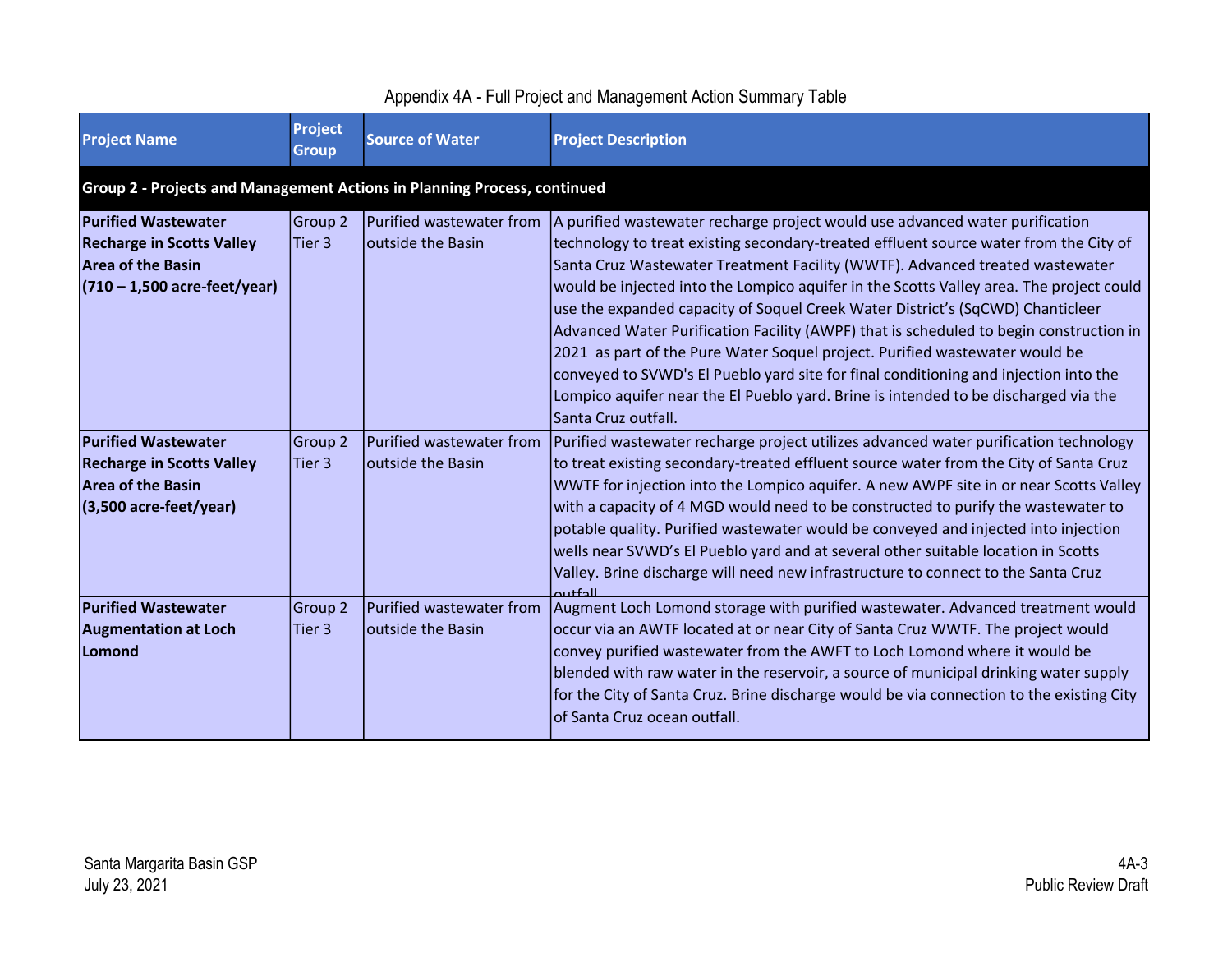| <b>Project Name</b>                                                                        | <b>Project</b><br><b>Group</b> | <b>Source of Water</b>                                 | <b>Project Description</b>                                                                                                                                                                                                                                                                                                                                                                                                                                                                                                                                                                                                                          |
|--------------------------------------------------------------------------------------------|--------------------------------|--------------------------------------------------------|-----------------------------------------------------------------------------------------------------------------------------------------------------------------------------------------------------------------------------------------------------------------------------------------------------------------------------------------------------------------------------------------------------------------------------------------------------------------------------------------------------------------------------------------------------------------------------------------------------------------------------------------------------|
| <b>Group 3 - Projects and Management Actions Requiring Future Evaluation</b>               |                                |                                                        |                                                                                                                                                                                                                                                                                                                                                                                                                                                                                                                                                                                                                                                     |
| <b>Public/Private Stormwater</b><br><b>Recharge and Low Impact</b><br><b>Development</b>   | Group 3                        | Stormwater                                             | Install small to medium scale, 10 AFY to 1,000 acre-feet/year per site, facilities to<br>capture stormwater to recharge the Santa Margarita aquifer through surface spreading<br>and/or constructed dry wells. Preliminary siting of such facilities could be within the<br>Lockhart Gulch area where stormwater runoff is currently diverted, near an existing<br>detention basin on Marion Ave, or one of several previously disturbed sites in public<br>ownership or on property owned by the Santa Cruz Land Trust.                                                                                                                            |
| <b>Enhanced Santa Margarita</b><br><b>Aquifer Conjunctive Use</b>                          | Group 3                        | Surface water/<br>groundwater from within<br>the Basin | In years when the Santa Margarita aquifer has high groundwater levels, SLVWD extract<br>from the Santa Margarita aquifer at the Olympia and Quail Hollow wellfields instead of<br>at the Pasatiempo wells extracting from the Lompico aquifer. This allows the SLVWD<br>Pasatiempo wellfield to provide for in-lieu recharge of the Lompico aquifer. In dry<br>years, when Santa Margarita aquifer groundwater are lowered in response to reduced<br>recharge from rainfall and impacting baseflows to creeks, SLVWD's Santa Margarita<br>aquifer wells are rested by extracting instead Lompico aquifer groundwater recharged<br>in the wet years. |
| <b>SLVWD Quail Hollow</b><br><b>Pumping Redistribution</b>                                 | Group 3                        | Groundwater                                            | Add a new well within the SLVWD's system in order to redistribute pumping at the<br>lQuail Hollow area.                                                                                                                                                                                                                                                                                                                                                                                                                                                                                                                                             |
| Santa Margarita Aquifer<br><b>Private Pumpers Connect to</b><br><b>Public Water System</b> | Group 3                        | <b>Existing Sources</b>                                | Public water systems incorporate parcels or developments dependent on private wells<br>extracting from the Santa Margarita aquifer if it was found that private pumping was<br>impacting surface water sources, or if there was concern about shallower private wells<br>going dry.                                                                                                                                                                                                                                                                                                                                                                 |
| <b>Direct Potable Reuse</b>                                                                | Group 3                        | Purified wastewater                                    | Current California regulations do not allow direct potable reuse (DPR). In the future if<br>this use becomes permitted, it would involve blending purified wastewater with raw<br>water prior to treatment to maximize available beneficial reuse year-round.                                                                                                                                                                                                                                                                                                                                                                                       |
| <b>Groundwater Use</b><br><b>Restrictions</b>                                              | Group 3                        | <b>NA</b>                                              | Limit the amount of pumping allowed, charge high usage fees                                                                                                                                                                                                                                                                                                                                                                                                                                                                                                                                                                                         |
| <b>Scotts Valley Non-Potable</b><br><b>Reuse</b>                                           | Group 3                        | Recycled wastewater                                    | Potential upgrades or replacement projects for the City of Scotts Valley existing<br><b>Wastewater Recovery Facility</b>                                                                                                                                                                                                                                                                                                                                                                                                                                                                                                                            |